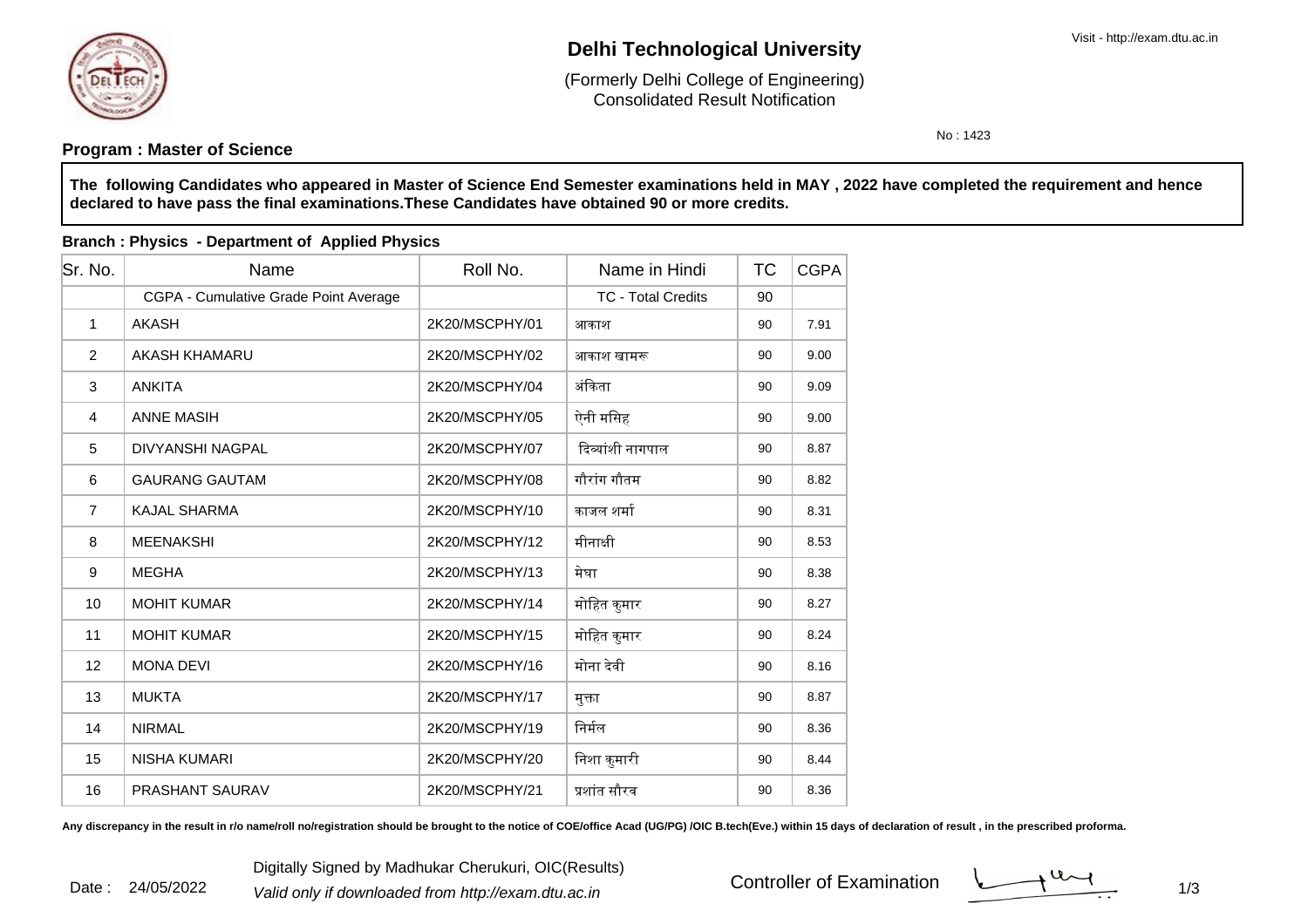

# **Delhi Technological University**

Consolidated Result Notification(Formerly Delhi College of Engineering)

No : 1423

### **Program : Master of Science**

**The following Candidates who appeared in Master of Science End Semester examinations held in MAY , 2022 have completed the requirement and hencedeclared to have pass the final examinations.These Candidates have obtained 90 or more credits.**

| Sr. No. | Name                                  | Roll No.       | Name in Hindi             | <b>TC</b> | <b>CGPA</b> |
|---------|---------------------------------------|----------------|---------------------------|-----------|-------------|
|         | CGPA - Cumulative Grade Point Average |                | <b>TC - Total Credits</b> | 90        |             |
| 17      | <b>PRITESH SINGH</b>                  | 2K20/MSCPHY/22 | प्रितेश सिंह              | 90        | 8.87        |
| 18      | PRIYANKA YADAV                        | 2K20/MSCPHY/23 | प्रियंका यादव             | 90        | 8.53        |
| 19      | PURVI KHANNA                          | 2K20/MSCPHY/24 | पूर्वी खन्ना              | 90        | 7.31        |
| 20      | <b>RAHUL SHARMA</b>                   | 2K20/MSCPHY/25 | राहुल शर्मा               | 90        | 8.40        |
| 21      | <b>SACHIN</b>                         | 2K20/MSCPHY/27 | सचिन                      | 90        | 8.56        |
| 22      | <b>SAMIKSHA SHUKLA</b>                | 2K20/MSCPHY/28 | समीक्षा शुक्ला            | 90        | 8.96        |
| 23      | <b>SHUBHAM PAL</b>                    | 2K20/MSCPHY/29 | शुभम पल                   | 90        | 8.07        |
| 24      | <b>TANISHA BHADAURIA</b>              | 2K20/MSCPHY/30 | तनीषा भदौरिया             | 90        | 8.91        |
| 25      | <b>VAIBHAV GUPTA</b>                  | 2K20/MSCPHY/31 | वैभव गुप्ता               | 90        | 8.53        |
| 26      | <b>VAISHALI DUDEJA</b>                | 2K20/MSCPHY/32 | विशाली डूडेजा             | 90        | 8.93        |
| 27      | <b>VIDHI</b>                          | 2K20/MSCPHY/33 | विधि                      | 90        | 9.24        |
| 28      | <b>VINEETA YADAV</b>                  | 2K20/MSCPHY/36 | विनीता यादव               | 90        | 8.56        |
| 29      | <b>VIVEK KUMAR</b>                    | 2K20/MSCPHY/37 | विवेक कुमार               | 90        | 8.71        |
| 30      | <b>PARISHA</b>                        | 2K20/MSCPHY/38 | परिषा                     | 90        | 8.80        |
| 31      | NEELIMA KAWATRA                       | 2K20/MSCPHY/39 | नीलिमा कवात्रा            | 90        | 8.71        |
| 32      | <b>TRIPTI GAUR</b>                    | 2K20/MSCPHY/40 | तृप्ति गौर                | 90        | 8.76        |

### **Branch : Physics - Department of Applied Physics**

Any discrepancy in the result in r/o name/roll no/registration should be brought to the notice of COE/office Acad (UG/PG) /OIC B.tech(Eve.) within 15 days of declaration of result, in the prescribed proforma.

Controller of Examination

 $\frac{1}{2}$  2/3